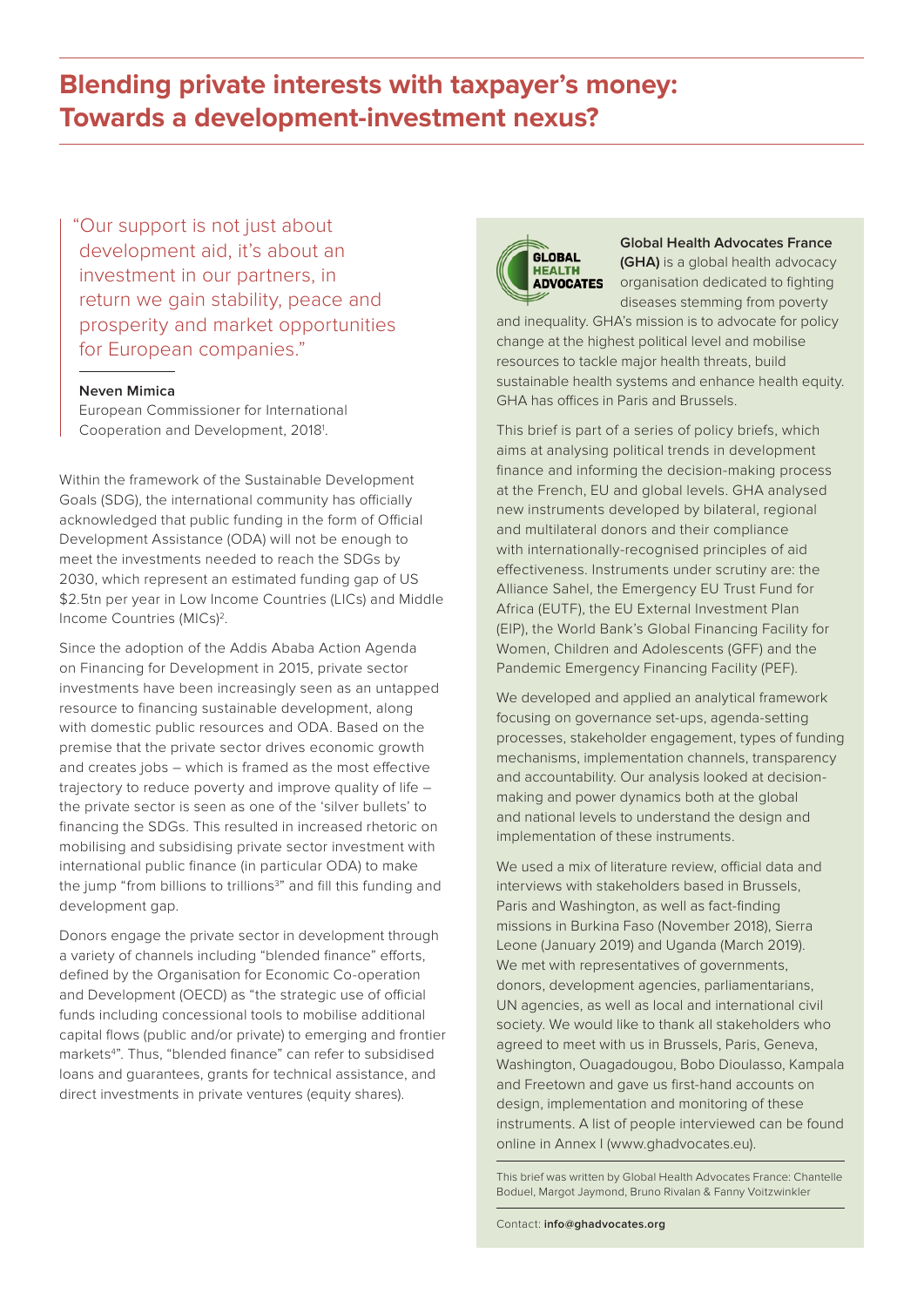While the EU states that private sector engagement "lies at the heart of the European Union's development agenda5", civil society has raised serious concerns about the effectiveness of blended finance<sup>6</sup>. In 2017, US \$1.8bn of global ODA was used towards leveraging private sector investments7 . This represents a 22% increase compared to the total ODA allocated to blending during the 2005- 2013 period<sup>8</sup>.

This policy brief reviews the lack of evidence regarding blending's financial additionality. It further tries to assess the development additionality of blending through the example of the European Union's largest blending mechanism: the EU External Investment Plan (EIP). It is critical to understand what kind of development model private sector investments promote, to what extent this funding leverages additional financing and delivers pro-poor development outcomes, benefits local initiatives and community actors, and ultimately reduces inequalities. In other words, is there a real "value for money" in using ODA to leverage private sector investments to reach the SDGs and ultimately end poverty?

## **What do we mean by private sector?**

While mobilising the private sector is stated as "indispensable to meet the financing needs of the Agenda 2030<sup>9</sup>", this sector combines a heterogeneous category of actors that range from multinational companies to smallholder farmers. The OECD defines the private sector as "organisations that engage in profit-seeking activities and have a majority private ownership (i.e. not owned or operated by a government)<sup>10</sup>", including "financial institutions and intermediaries, multinational companies, micro, small and medium-sized enterprises (MSMEs), cooperatives, individual entrepreneurs, and farmers who operate in the formal and informal sectors<sup>11"</sup>.

## **Financial additionality? Evidence still missing on blending's leveraging power**

One of the main objectives of blended finance is to 'crowd in' commercial finance for development projects in order to increase the amount of money mobilised for each euro invested and ensure development impact. According to the OECD blending principles, blended finance should have financial additionality – meaning, it should "facilitate the unlocking of commercial finance to optimise total financing directed towards development outcomes<sup>12"</sup>.

A recent study from ODI revealed that globally, the average leverage ratio of blended finance is US \$0.75 for every US \$1 invested by Development Financing Institutions (DFIs) 13. In Low Income Countries (LICs), the ratio drops to US \$0.37 for every US \$1 invested<sup>14</sup>. Such leverage is significantly less than the 1:11 ratio projected for the EIP by the European Commission. This discrepancy aligns with criticisms of past EU blending facilities, which have failed to produce concrete evidence of a substantial leveraging ratio. Although the European Commission indicates the EIP's €4.1bn to €44bn ratio is based on "assumptions and experience of the last ten years of blending operations15", claiming that €3.4bn grant-financed blended projects yielded €26.2bn in loans from European DFIs<sup>16</sup>, critics have pointed out that this is misleading, as it is often difficult to determine "who is leveraging who $17"$ .

"Existing facilities tend to 'follow the market' by focusing on already popular areas for investment by public and private entities. Existing European-level blending facilities have largely seen both sides of the funding question – grant and loan – provided by European publicly owned institutions. This means there is no real 'leverage' of any additional resources, only a pooling of existing funding<sup>18"</sup>.

#### **Eurodad**

A Dangerous Blend, 2013.

There is a consensus among civil society and academics that the potential leveraging effect of blended finance is limited<sup>19</sup>. According to ODI, the public sector has contributed up to 57% of blended-finance investments, and a staggering 73% in LICs<sup>20</sup>. This raises the question of whether public funding provides a real incentive for private sector investments. A 2014 report from the European Parliament argues that many publicly-backed investments actually replace or supplant private sector investments, showing that as much as "55% of the projects [undergone by 17 DFIs in Europe] would have gone ahead without the support of public finance<sup>21"</sup>. Will instruments like the EIP attract previously untapped capital, or would that private investment have been made anyway?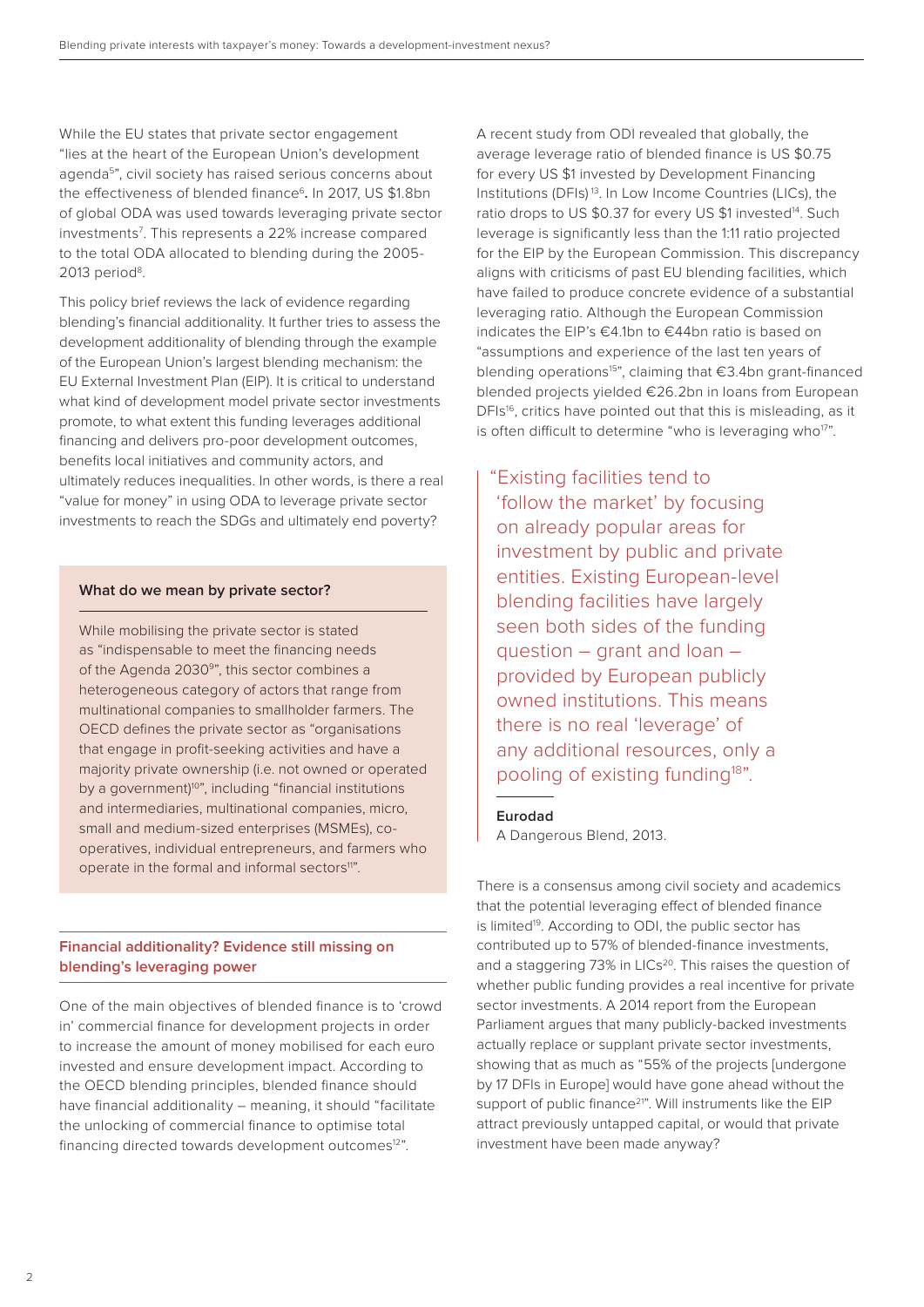## **THE EU EXTERNAL INVESTMENT PLAN 2017-2020**



worth €1.54bn, expected to leverage €17.5bn, much of it from private sources

#### **OVERALL EFSD = LEVERAGE €44BN of PRIVATE INVESTMENTS**

In 2017 the European External Investment Plan (EIP) was launched by the European Commission to mobilise private sector investments in Africa and the EU Neighbourhood. The EIP has three operational pillars: (1) the European Fund for Sustainable Development (EFSD) – of which the new EFSD Guarantee, (2) technical assistance, and (3) improving the investment climate. Within the first pillar, there are 28 guarantee schemes, under which several development banks will benefit from the EFSD guarantee which can be called on by these banks if projects encounter challenges that limit their success, including political, commercial, climate and currency fluctuation risks. Essentially, public money can be used to de-risk private sector investments. In other words, the cost of negative externalities and project failure is transferred to the public sector. The EIP aims to "mobilise and leverage

sustainable public and private investments to improve economic and social development with a particular focus on decent job creation." The European Commission has committed €4.1bn of public money to the EFSD in the period 2017-2020, which claims to leverage more than €44bn of private investments by 2020 with a ratio of 1 to 11.<sup>ii</sup> To date, only one of the 28 guarantees has been signed, back in December 2018. The European Commission's website claims that others will be signed in early 2019.<sup>ii</sup> This slow take-up, two years after the adoption of the EFSD regulation, perhaps also suggests that the financial approach is posing some serious challenges in its implementation. It is therefore premature to assess EFSD's implementation, and all the more premature to suggest a scale up, as is already the case with the EFSD+ in the next Multi-Annual Financial Framework proposal.

ii European Commission, 2018. Your Guide to the External Investment Plan. Available at: <https://bit.ly/2Wv7C0m> iii European Commission, 2018. External Investment Plan - Progress so far. Available at: <https://bit.ly/2N33kdF>

i European Commission, 2019. What is the EU's External Investment Plan? Available at:<https://bit.ly/2puydOT>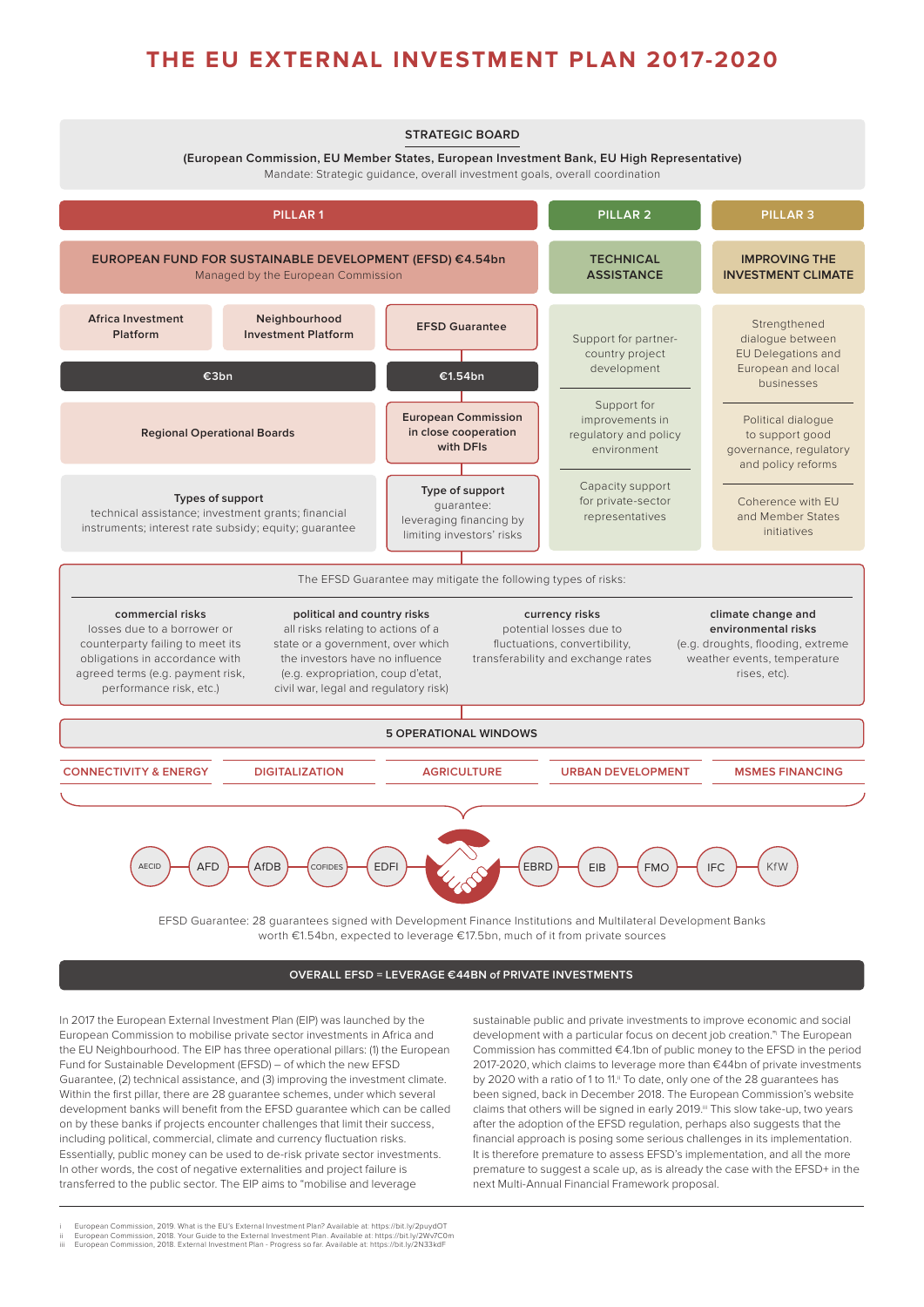Due to the lack of clarity around the definition of blended finance, there is a lack of a harmonised framework across financial institutions to calculate leverage effects and ratios<sup>22</sup>. Therefore, there is little evidence that shows additional funding has been made available through blended finance. Unless a common and harmonised framework across donors is developed, the leverage effect is at the sole discretion of each donor agency, which can lead to - or be perceived as leading to claims of a higher return than objectively observed. With constrained development budgets, every euro invested into blending ambitions is one less euro that can be spent on proven pro-poor programming.

"It is surely not the DFI's fault that the SDGs set such ambitious targets, but it is their fault they suggested they could play such a big role to meet them. Billions to trillions was based on faulty premise that DFIs and multilateral development banks could be a major force behind aggregate private investment decisions when they are only one factor amongst many in terms of investment flows $^{23}$ "

**Centre for Global Development** Marginal, not Transformational, 2019.

## **Mutually beneficial in theory; structurally unequal in practice**

Beyond the leverage effect, a key argument often raised in support of blended finance, is that it will be mutually beneficial and create jobs, thereby raising the standard of living in partner countries through new investment opportunities<sup>24</sup>. In theory, this would mean that both the EU and partner countries would benefit equally from blending outcomes. Promoters of blended finance in development also claim it represents a new form of "partnership", between donors and recipient countries. This approach has been pushed at the highest level by former European Commission President Jean-Claude Juncker with the launch of the "Africa-Europe Alliance for Sustainable Investment and Jobs". The Africa-Europe Alliance aims to "complement the long-standing political partnership between the two continents" by deepening "the economic and trade relations and goes beyond a donor-recipient approach, an "equals' alliance<sup>25</sup>".

## "Africa does not need charity, it needs true and fair partnerships. And Europe needs this partnership just as much<sup>26"</sup>.

**Jean-Claude Juncker** State of the Union Speech, 2018

Does this mean that in practice, governance and priority setting will be shared by, and equally driven by both parties? The way the EIP was built tells another story.

## **Governance – EU as the sole driver**

The EIP is governed by a strategic board, which leads the orientation and priorities of the instrument, consisting of the European Commission, the High Representative for Foreign Affairs and Security Policy, Member States and the European Investment Bank (EIB), while the European Parliament acts as observer. The European Fund for Sustainable Development (EFSD) – the main funding window of the EIP – is managed by the European Commission in Brussels through a secretariat and two operational boards. Recipient countries and local civil society are neither represented in the governance of the EIP nor the EFSD, although "contributors, eligible counterparts, partner countries, relevant regional organisations and other stakeholders may be given observer status, where appropriate<sup>27"</sup>. In other words, it is neither the countries themselves, nor even the EU Delegations in country, that participate in projects' approval and allocation of funding. This risks undermining country-ownership and questions the narrative of equal partnership behind the instrument.

"If country ownership was the real priority, then the choice over whether to use blending would be made on a countryby-country basis by national citizens, not imposed top-down through large donordriven facilities28".

**Eurodad** Mixed Messages, 2017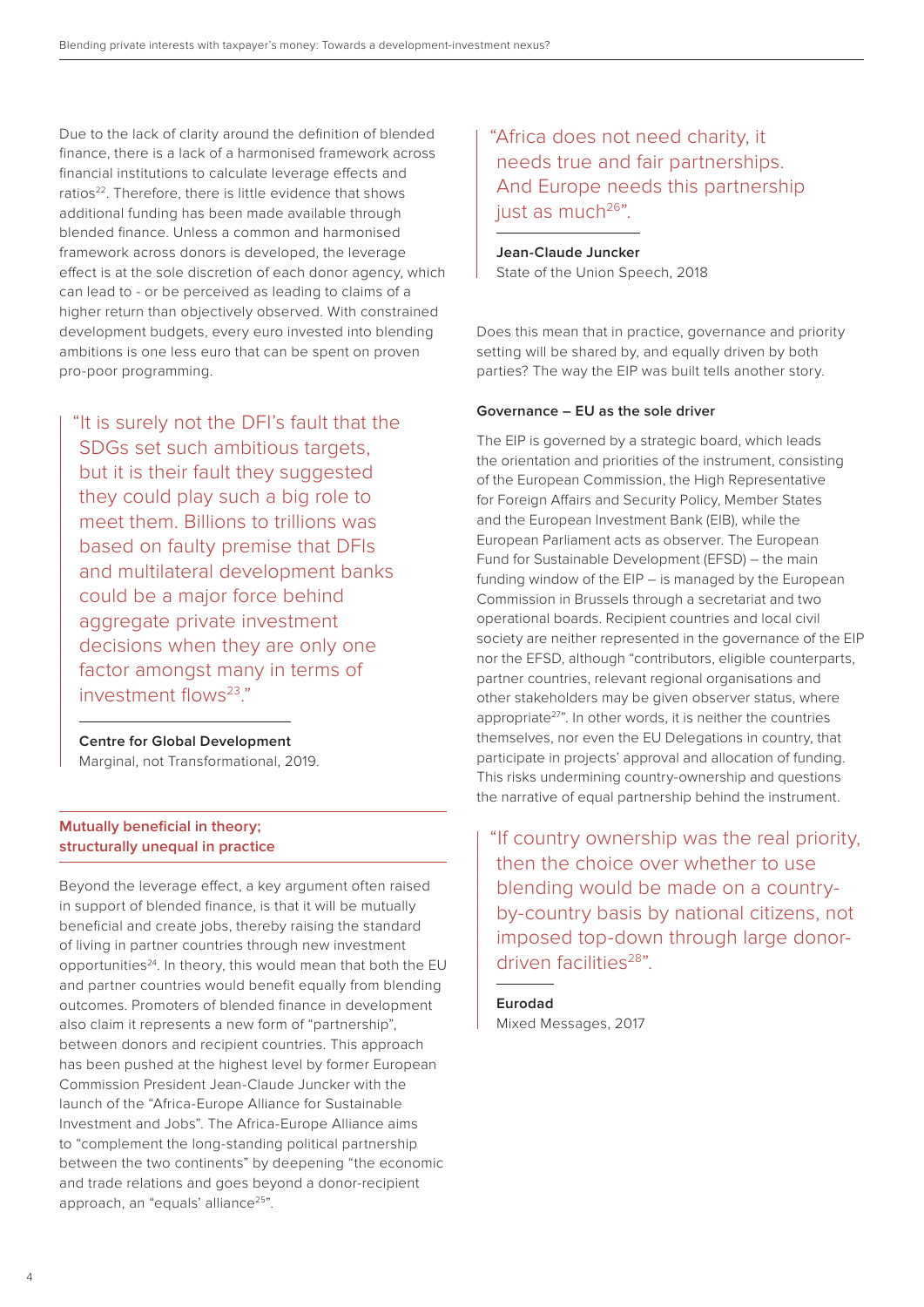## **Implementation in favour of large and foreign companies**

Although the EFSD Guarantee has a specific thematic focus on micro, small and medium-sized enterprises (MSMEs), development banks won't have the administrative capacity to finance individual MSMEs themselves. In order to support MSMEs, the European Commission signs guarantees with development banks, which in turn contract financial intermediaries (national banks, and/or investment funds) that pass credit lines or take equity into MSMEs<sup>29</sup>. Under this setting, evidence shows the number of intermediaries makes it challenging for donors to track which type of actor ends up being supported and evaluate the pro-poor outcomes of public investments<sup>30</sup>. Furthermore, the EU Jobs and Growth Compact for Uganda states that "the EU Delegation will [...] specifically [target] micro and small companies which *cannot have a direct access to the tools provided by the EIP31*" (emphasis added), putting into question the ability of the EIP in funding small local economic actors. This concern was further confirmed by an EU development expert who identified a lack of opportunity for informal, micro-enterprises as a main challenge of the EIP<sup>32</sup>.

In Uganda, it is acknowledged that companies with full or partial EU-ownership are generally larger and more advanced<sup>33</sup>. This means that they are better suited to take advantage of the financial opportunities of the EIP or other blending facilities than the majority of Ugandan-owned companies. Indeed, the Ugandan economy is dominated by MSMEs, with "more than 93% micro enterprises, engaging at most 4 persons each. The majority of these enterprises are family based, with no formal skills, no clear addresses and usually operating in an informal manner<sup>34"</sup>. Unless safeguards are in place to stipulate a prioritisation of local private sector actors, the EIP's potential to effectively engage with the majority of local enterprises is jeopardised. Although the EFSD regulation mentions six times the particular focus on "micro, small and mediumsized enterprises<sup>35"</sup>, it only stipulates once that local businesses should be prioritised.

Given the EU's track record in contracting mostly European companies through its ODA-funded procurement, concerns arise that foreign or partly-foreign owned companies will dominate access to EIP funds. The EU reported 72% of its total ODA as untied in 2016<sup>36</sup> (meaning the legal and regulatory barriers are removed to open competition for funded procurement), but the majority of EU aid contracts continue to be awarded to companies registered in the EU (51%) or in other donor countries (20%) (see Figure 1).

In comparison, only 29% of EU aid contracts were awarded to companies of developing countries. Burkina Faso, Sierra Leone and Ugandan national companies have respectively won 15.9%, 4.9% and 12.4% of ODA contracts implemented in their countries between 2008 and 2016 (see Figure 2).

## **Figure 1**

Total aid contracts awarded by EU institutions in 2016 (USD millions)



Least Developed Countries and non-LDC Highly Indebted Poor Countries

Source: OECD DAC, 2018 Report on the DAC untying recommendation

#### **Figure 2**

Share of aid contracts awarded to recipients' national companies (2008-2016)



Source: OECD DAC, 2018 Report on the DAC untying recommendation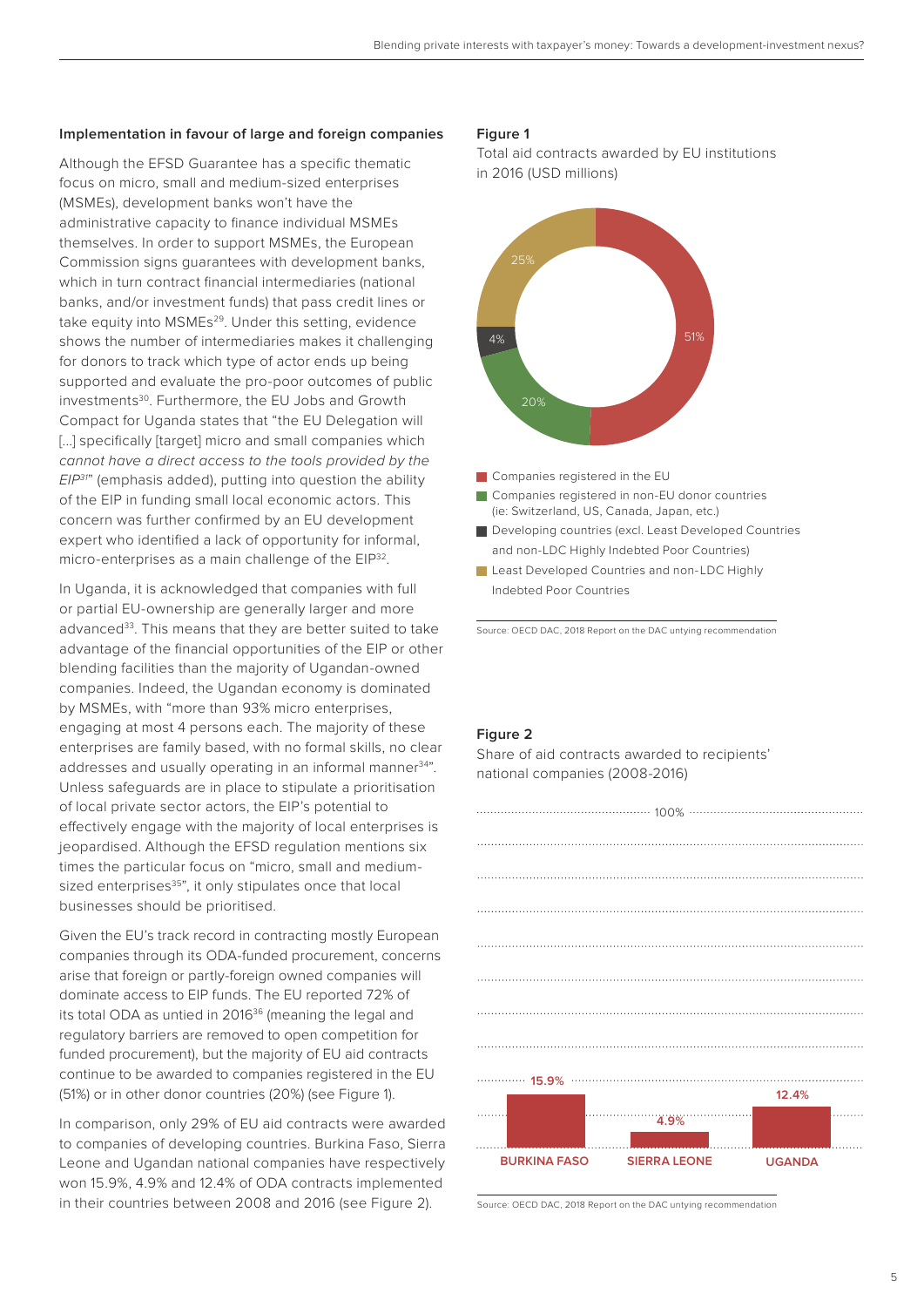## **Global development policy vs EU economic diplomacy: which will prevail?**

 *"Many EU Delegations in Africa were set up with development in mind and have not been well suited for pursuing EU interests. This is starting to change. […] The EIP is fully aligned with the EU's economic diplomacy objectives37".*

## **Representative of the European Union**, 2019

The promotion of European Economic Diplomacy (EED) began four or five years ago, but saw a boost after the publication of the Harnessing Globalisation Reflection Paper in 2017<sup>38</sup>. That same year, guidelines were given to EU Delegations in partner countries to identify economic priorities (by discussing with relevant stakeholders) and submit a report. By mid-2019, 107 delegations had completed the assignment. These reports help inform the overarching EED strategy in each region. The reports are not endorsed by partner countries, but governments are supposed to be one of the parties consulted (along with the local and international private sector). There has been no attempt to include civil society, either local or European, into the consultations. The reports are not public, and they have only been shared with EU Member States. The EED team (located in the European External Action Service) has been coordinating closely with DG TRADE and DG GROW to further develop EU policies around economic diplomacy.

## **Blending 2.0: equally unresponsive to equity**

Evidence shows that blending projects do not always align with development effectiveness principles like country ownership, transparency and accountability and that projects have not focused on reducing poverty<sup>39</sup>. At the EU level, blending facilities have not been shown to have a strong pro-poor dimension, as recognised by the European Commission itself in a recent evaluation<sup>40</sup>. In EIP countries of operations, stakeholders have already questioned the instrument's ability to reach underserved communities, such as those living in poverty, youth, women and other vulnerable groups<sup>41</sup>.

Blended finance to date has been primarily concentrated in three sectors: infrastructure, banking and "productive" sectors, "possibly due to the fact that there is limited opportunity to invest at scale in the social sectors in a way that is efficient for structuring blended-finance transactions<sup>42</sup>". For example, despite the agricultural window in the EIP, representatives from both EU Delegations and the European Commission in Brussels, confirmed that the agricultural sector is not ideal for blending because of the inherently high risks for investors due to weather, seasons and other unpredictable variables<sup>43</sup>. Yet, in Uganda, the majority of people living in poverty $44$ , as well as the majority of youth<sup>45</sup>, are employed in the agricultural sector<sup>46</sup>.

Uganda and Sierra Leone struggle with high interest rates (19.4% and 17.9% respectively<sup>47</sup>), meaning only projects that will have a very profitable return rate will be able to pay back such high interests to the bank. These interest rates may result in the exclusion of micro and small businesses, and enterprises in sectors that have lower return rates, from accessing loans.

 "Many investments in social sectors do not have high return rates, like health care. Even green energy, which does have a huge payback, is not well-suited for the EIP because it has a really big initial investment and the payback is more long-term, which means the interest rate would still be too high for the projects. This is why local banks mostly fund real estate and business finance but not renewables: this is way out of their model<sup>48"</sup>.

## **Representative of an EU Member State development agency,** 2019

EU representatives claim these issues will be solved by Pillars 2 "technical assistance" and 3 "improving the business climate<sup>49</sup>" of the EIP, despite the fact that these pillars lack clarity at the early implementation stage. In Burkina Faso and Uganda, none of the EU Delegations' officials were able to explain what these two pillars would consist of concretely, beyond informal dialogue between the EU and national stakeholders<sup>50</sup>. They were also unable to disclose how they would roll out these pillars in order to reach those objectives. To date, technical assistance of blended finance has been criticised as a means of building "a pipeline of deals for the lead European DFIs, rather than responding to beneficiary needs<sup>51</sup>".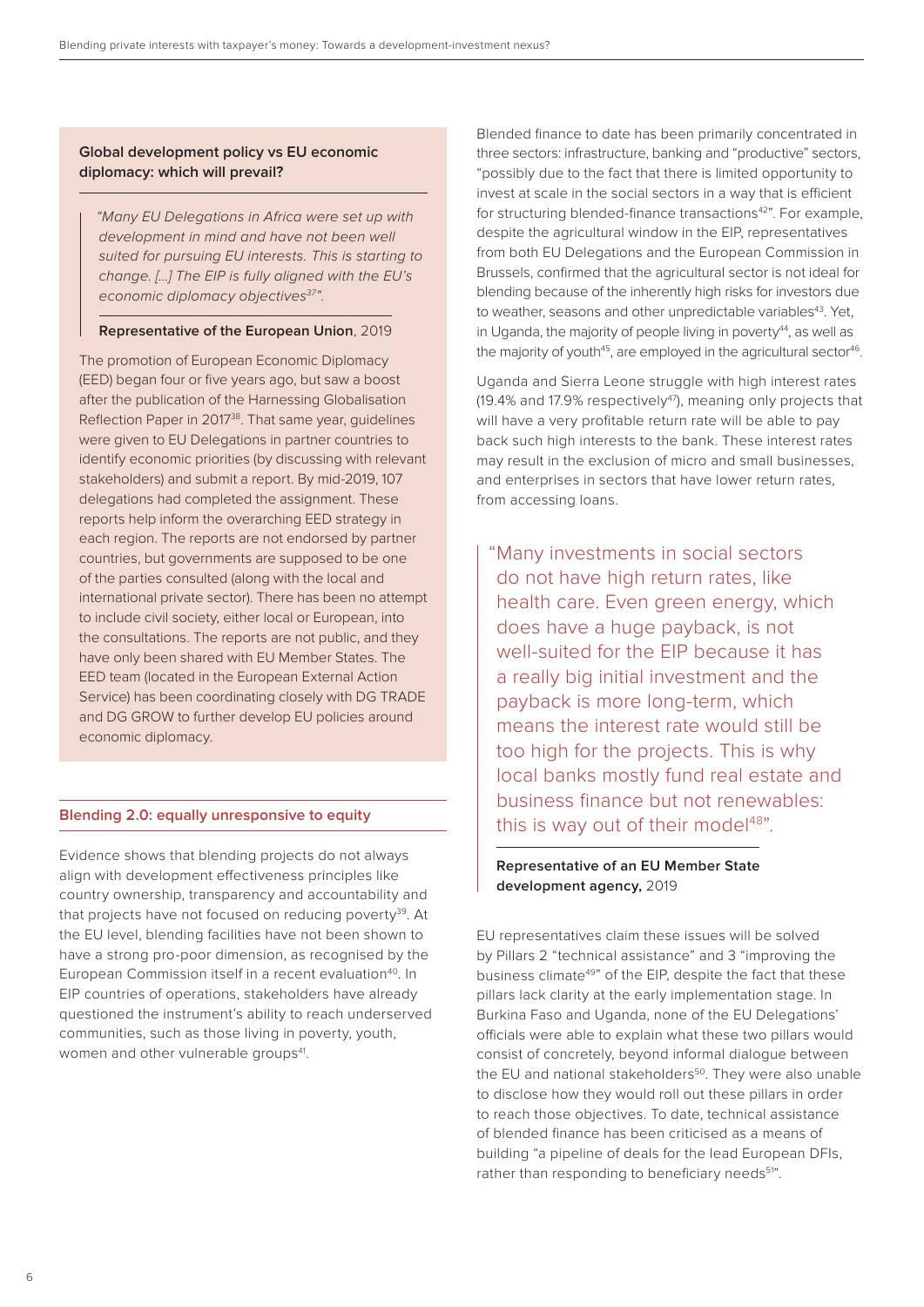Another risk identified by stakeholders in country<sup>52</sup> is the EFSD's inability to reach the informal sector, despite the prevalence of the informal sector in most LICs. For example, the informal economy in Sierra Leone was estimated at about 45% of the country's GDP by the World Bank53. In Burkina Faso, informal jobs represent 99% of all jobs in rural areas<sup>54</sup>. Since informal companies are not registered, they do not have access to the financial tools of the formal economy or the opportunities provided by blended finance mechanisms.

**The informal sector** is defined by the EU as the "part of the economy – including enterprises, jobs, and workers – that is not regulated or protected by the State<sup>55</sup>". This generally refers to unregistered establishments and household enterprises, which have no social security.

Since the EIP focuses its accessibility on the formal sector, is it likely to reach youth and women equally? For example, in Burkina Faso, women represent only 24.2% of those employed in the formal sector<sup>56</sup>. Meanwhile in Uganda, the informal sector is the main opportunity for the nonagricultural workforce, with young people occupying 95% of those jobs<sup>57</sup>. Thus, there is a risk of the EIP failing to reach the youth, or be gender equal. How will the EIP contribute to the eradication of poverty – still stated as the primary goal of EU development funding<sup>58</sup> – if it does not serve the groups most structurally affected by poverty?

## **Transparency and accountability: the forgotten piece of the development puzzle**

In theory, all sources of ODA should be transparently monitored and subject to public oversight. However, blending projects often lack these oversight and accountability mechanisms, due to claims that the private sector has the right to protect confidential financial details about their projects. The OECD's report "Evaluating Blended Finance" highlighted that "financial information on blended operations is not systematically disclosed, on the grounds of 'confidentiality' for commercially sensitive information<sup>59"</sup> (see Figure 3). Representatives of the EU confirmed<sup>60</sup> this would also apply to the EIP, stating that it will be the responsibility of development banks to operate under the legal guidelines set by the guarantees.

Furthermore, blended finance is generally harder to monitor and evaluate, since each implementer has different mechanisms for evaluation, with a lack of harmonisation between different actors across the blended finance chain regarding monitoring and reporting standards<sup>61</sup>. This raises the question of how transparency with the use of public money will be honoured under this plan. Because the EIP will be outsourced to development banks, which will in turn use local banks and financial intermediaries, there is a need to better understand the due-diligence and grievances mechanisms, and most importantly where the responsibility lies if projects are found to be violating human rights, social or environmental standards.

## **Figure 3**

committed (USD billions)



available information to be formally added to the

Convergence database at this time

transactions closed

Growth of annual blended finance activities (2007-2018)

#### Source: Convergence. The State of Blended Finance 2019.

(The blended finance transactions included in Convergence's methodology must meet three criteria 1) attract financial participation from private sector investor(s), 2) use catalytic funds and 3) aim to create development impact related to the SDGs in developing countries - page 10 of the report)